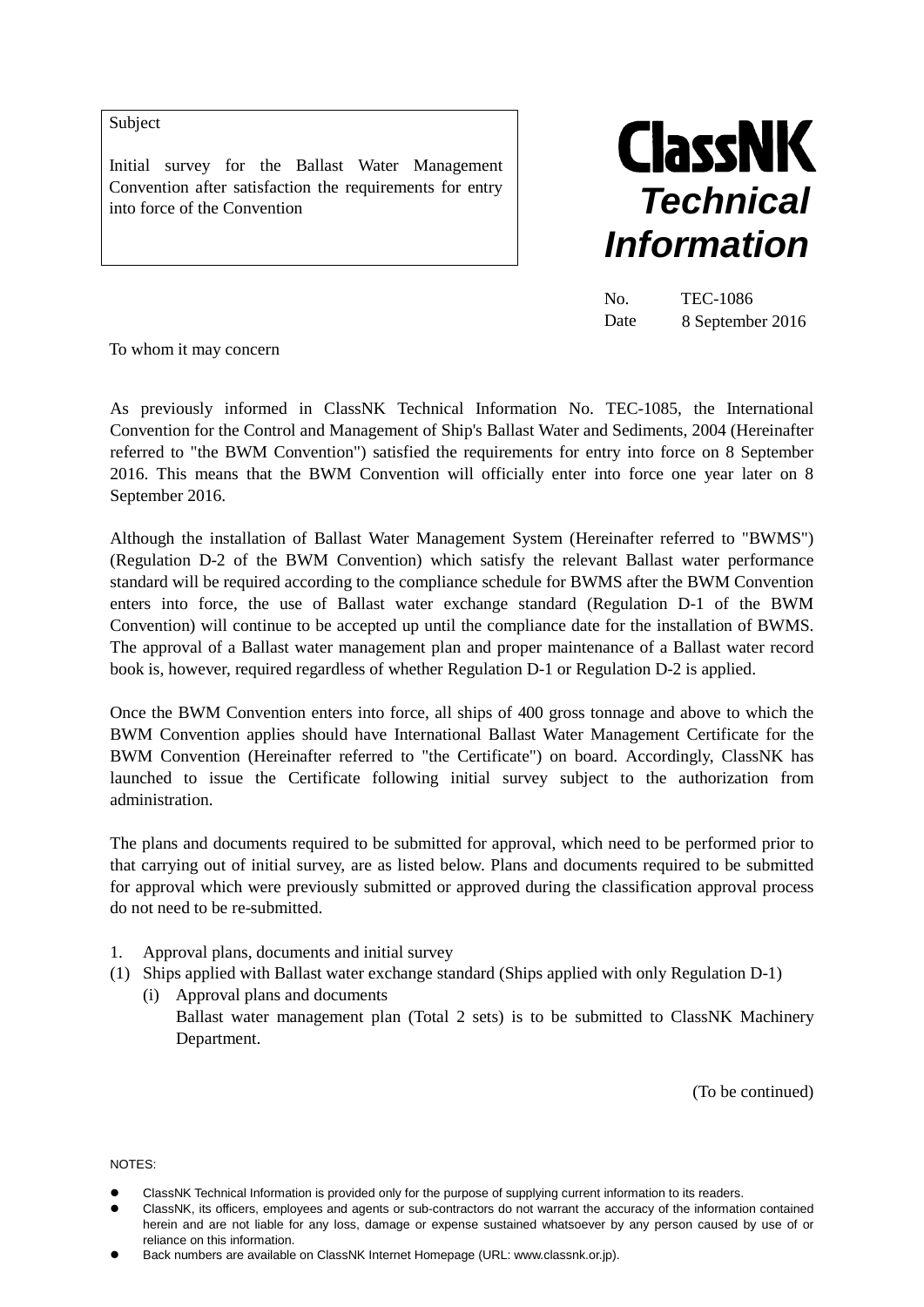(ii) Initial survey

Applications for initial survey for the BWM Convention should be submitted to the ClassNK site office responsible for carrying out the survey.

It is to be confirmed an approved Ballast water management plan and a proper maintained Ballast water record book are kept on board.

## (2) Ships applied with Ballast water performance standard

(Ships applied with both Regulation D-1 and Regulation D-2, or only Regulation D-2)

(i) Approval plans and documents

Following plans and documents for each 3 sets are to be submitted to ClassNK Machinery Department. For existing ships, in case modifications for BWMS installation will be conducted, it is necessary to be submitted revised plans and documents clearly indicated modified parts. However, regarding(M) On board test procedure, it is to be submitted to the ClassNK site office.

- (A) A copy of the Type Approval Certificate of BWMS(issued by flag administration or organization which is considered as appropriate by ClassNK in accordance with IMO Resolution MEPC.174(58): "Guidelines for Approval of Ballast Water Management Systems (G8)" (Including future amendment)
- (B) Drawing of BWMS
- (C) BWMS arrangement drawing
- (D) Arrangement of ballast water piping
- (E) Arrangement of construction of sampling points (Detailed drawing described position and construction of sampling points)
- (F) Wiring diagram of main (power) circuit
- (G) Wiring diagram of control and instrument
- (H) Arrangement of electric apparatus
- (I) Electric power table
- (J) Short circuit current analysis
- (K) List of explosion-proof type electric equipment and arrangement (If applicable)
- (L) Ballast water management plan
- (M) On board test procedure (Please submit to ClassNK site office)
- (N) Other drawings considered necessary by ClassNK

(To be continued)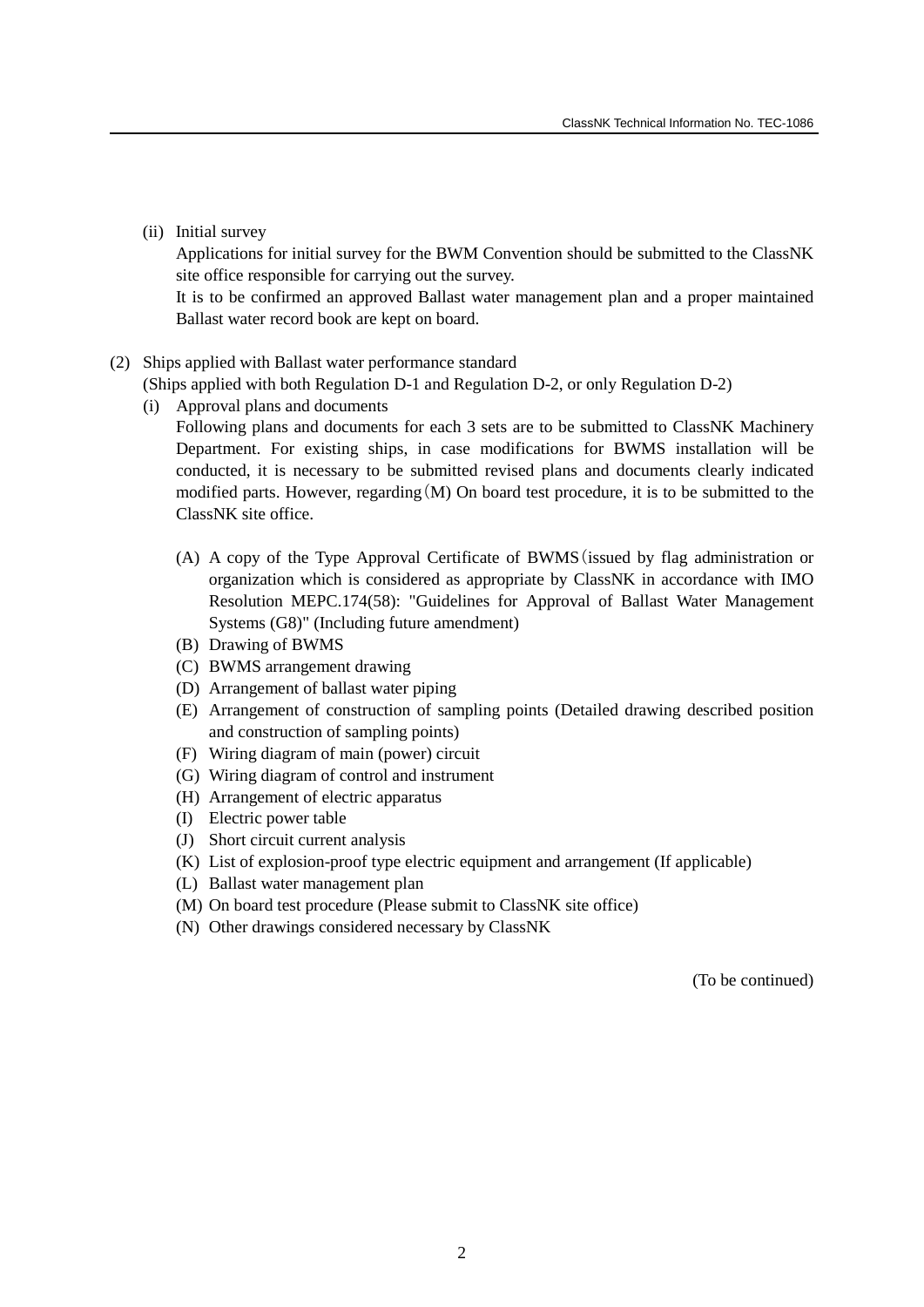(ii) Initial survey

Applications for initial survey for the BWM Convention should be submitted to the ClassNK site office responsible for carrying out the survey.

Following matters are to be confirmed on board. In addition, it is to be confirmed an approved Ballast water management plan and a proper maintained Ballast water record book are kept on board.

- (A) Actual layout of ballast water piping system, including ballast pumps and BWMS as well as sampling facilities with reference to approved plans and documents
- (B) Operation test of BWMS(In general, this test should include both ballast and de-ballast operation tests under rating capacity)
- (C) Confirmation of proper storage and maintenance of chemical substances used for BWMS
- (D) Confirmation of onboard BWMS is corresponding to its Type Approval Certificate
- (E) For BWMS which use chemical substances for treatment, confirmation of the type to clarify its compliance to "IMO Resolution MEPC. 169(57): Procedure for Approval of Ballast Water Management Systems that Make Use of Active Substances (G9)" (including future amendment)
- (F) Necessary stocks of consumables for the control and monitoring devices for operation test and the record of its result, if the ballast water management recording device is installed
- (G) For BWMS that produce residual products such as sediments in its operation, storage of facilities exclusively used for these substances.
- (H) Other inspections considered necessary by ClassNK
- (iii) Documents which are to be kept on board

It is to be confirmed that the following documents are to be kept on board.

- (A) A copy of the Type Approval Certificate of BWMS(issued by flag administration or organization which is considered as appropriate by ClassNK in accordance with IMO Resolution MEPC.174(58): "Guidelines for Approval of Ballast Water Management Systems (G8)" (Including future amendment)
- (B) A Statement to confirm that the electrical and electronic components of the BWMS have been type-tested in accordance with above mentioned G8 which is the specified for environmental testing
- (C) Equipment manuals for major components of the BWMS
- (D) An operations and technical manual for the BWMS specific to the ship
- (E) Installation specifications
- (F) Installation commissioning procedures
- (G) Initial calibration procedures
- (H) Other documents considered necessary by ClassNK

(To be continued)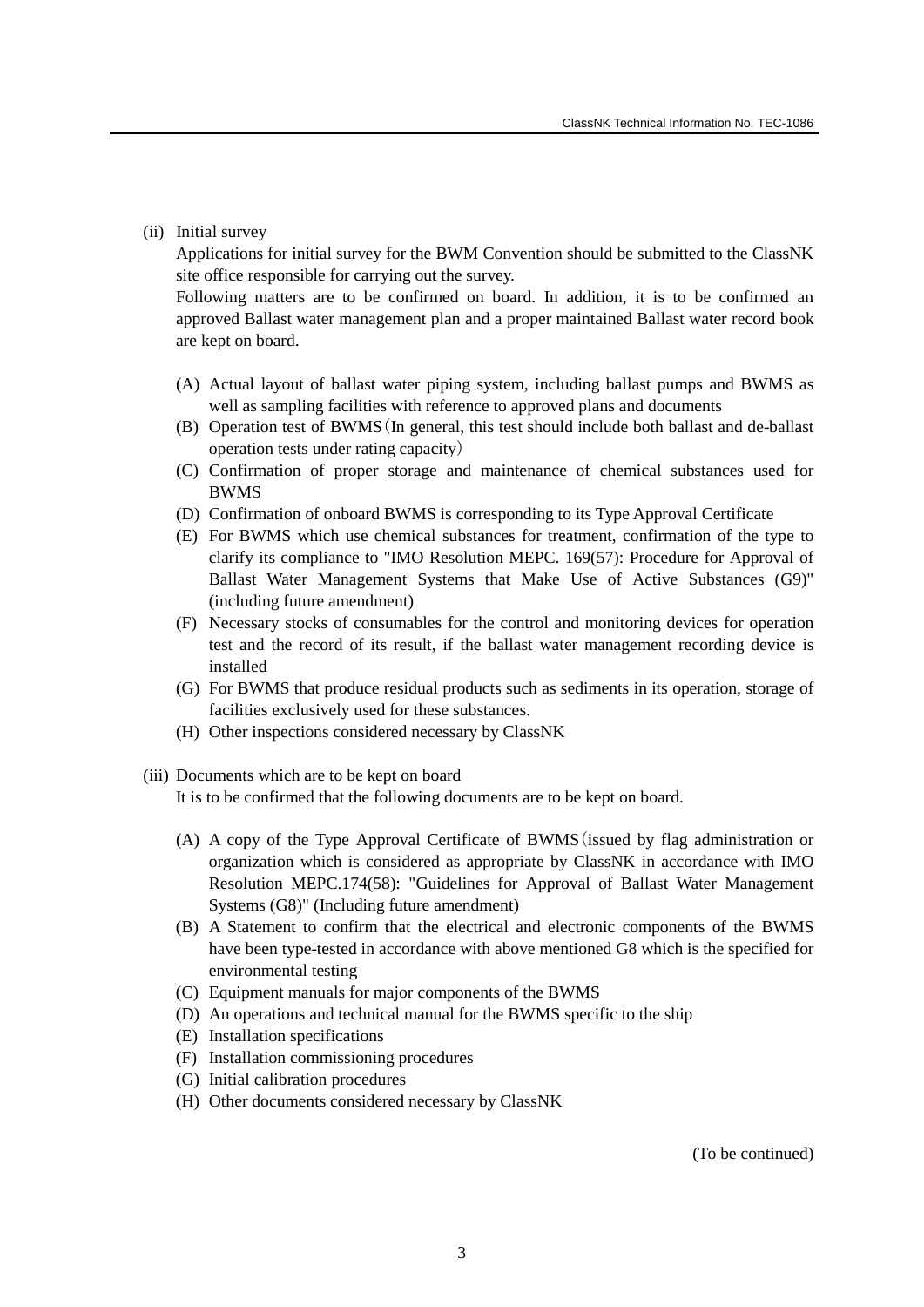- 2. Ships possessing a Statement of Fact for installation of BWMS (Ships applied with both Regulation D-1 and Regulation D-2, or only Regulation D-2) Ships possessing a Statement of Fact for installation of BWMS, which verifies that a BWMS has already been installed on board which have initial survey for Statement of Fact carried out, are to attach a copy of the relevant Statement of Fact to their application of initial survey, if you request, and submit the application to the ClassNK site office responsible for the survey. The site office will refer to the Statement of Fact when it carries out the initial survey and issue the Certificate upon completion. In addition, please contact ClassNK Machinery Department separately regarding any cases where a "Note" has been attached to the Statement of Fact (either Note is mentioned at the bottom or on the back) because modification may be required to be made as necessary.
- 3. Ships affixed with the classification notation "BWTS" The Certificate will be issued to ships affixed with the classification notation "BWTS", which have initial survey for the notation "BWTS" carried out, are to submit the application to the ClassNK site office responsible for the survey, if you request. The site office will carry out the initial survey and issue the Certificates upon completion. Plan approval is, in principle, not required because it has been already carried out when the notation "BWTS" is affixed. However plan approval is required prior to the survey being carried out in cases where modifications were made to the relevant equipment after the notation "BWTS" is affixed.

(To be continued)